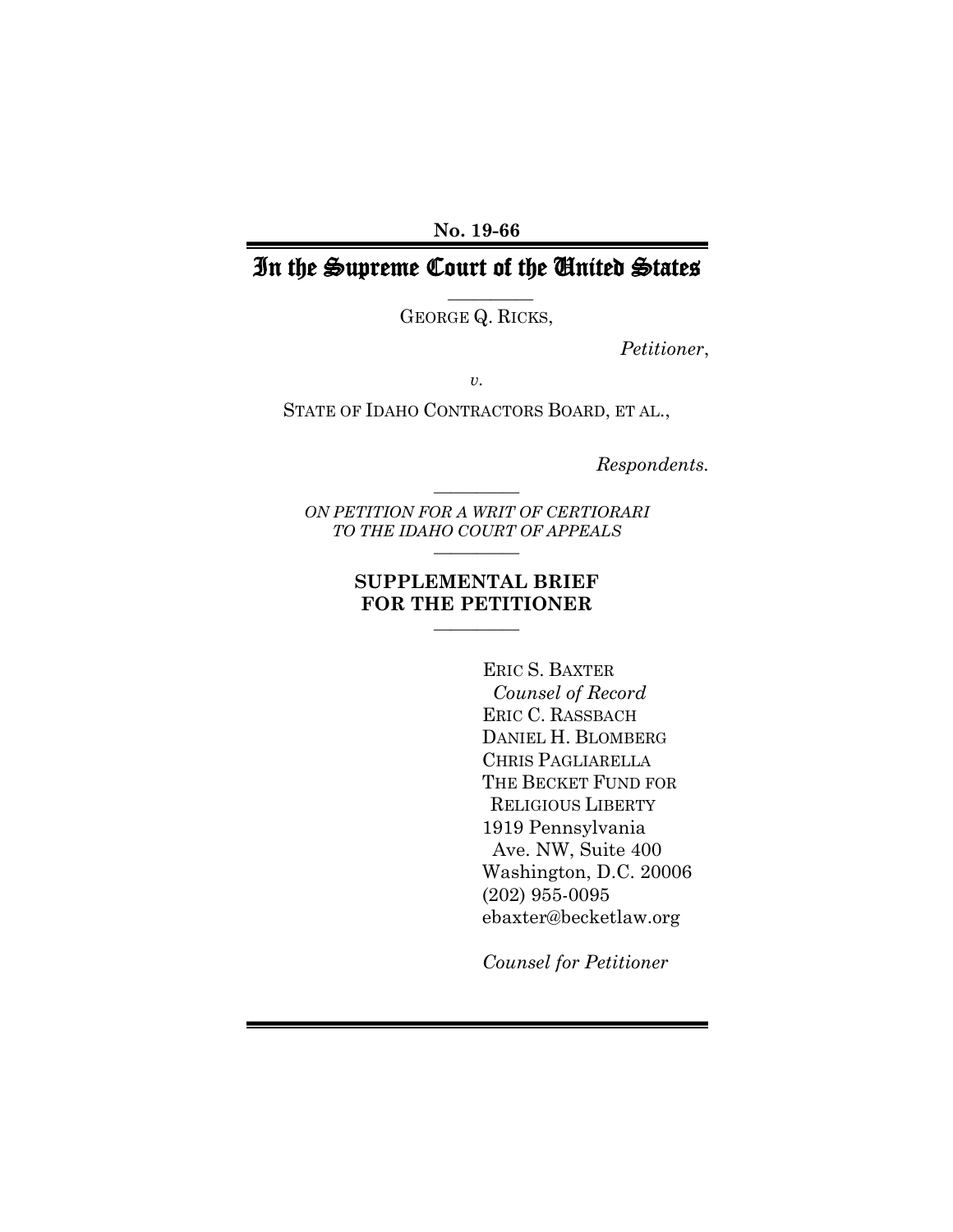## TABLE OF CONTENTS

| Page |
|------|
|      |
|      |
|      |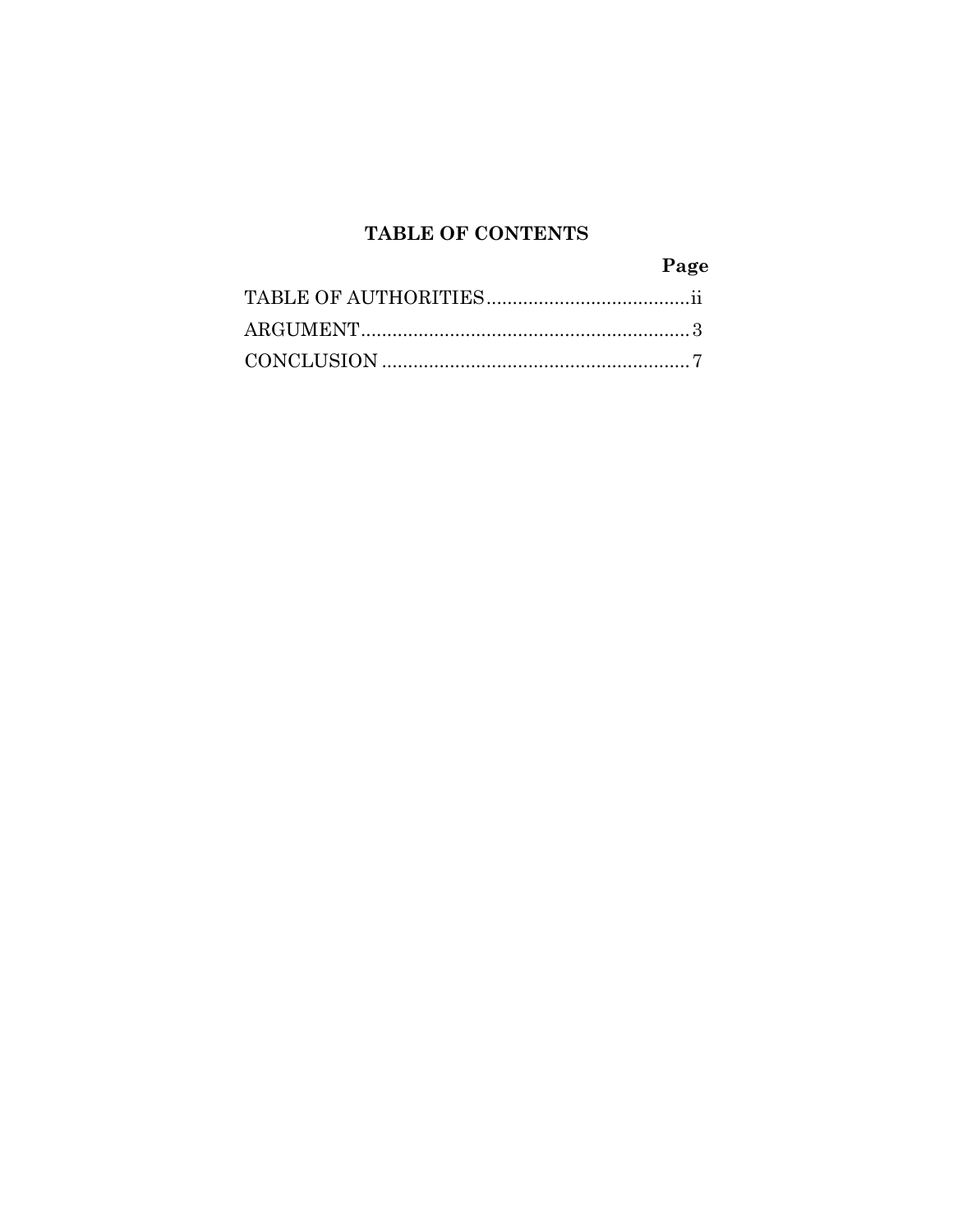### **TABLE OF AUTHORITIES**

ii

### **Cases**

| Bowen v. Roy,                                                                           |
|-----------------------------------------------------------------------------------------|
| Catholic Charities of Diocese of<br>Albany v. Serio,                                    |
| Catholic Charities of Diocese of<br>Albany v. Serio,                                    |
| <b>Employment Division v. Smith</b>                                                     |
| Fulton v. City of Philadelphia,                                                         |
| Roman Catholic Diocese of<br>Albany v. Vullo,<br>185 A.D.3d 11 (N.Y. App. Div. 2020)  4 |
| Roman Catholic Diocese of<br>Brooklyn v. Cuomo,                                         |
| Tandon v. Newsom,                                                                       |
| United States v. Lee,                                                                   |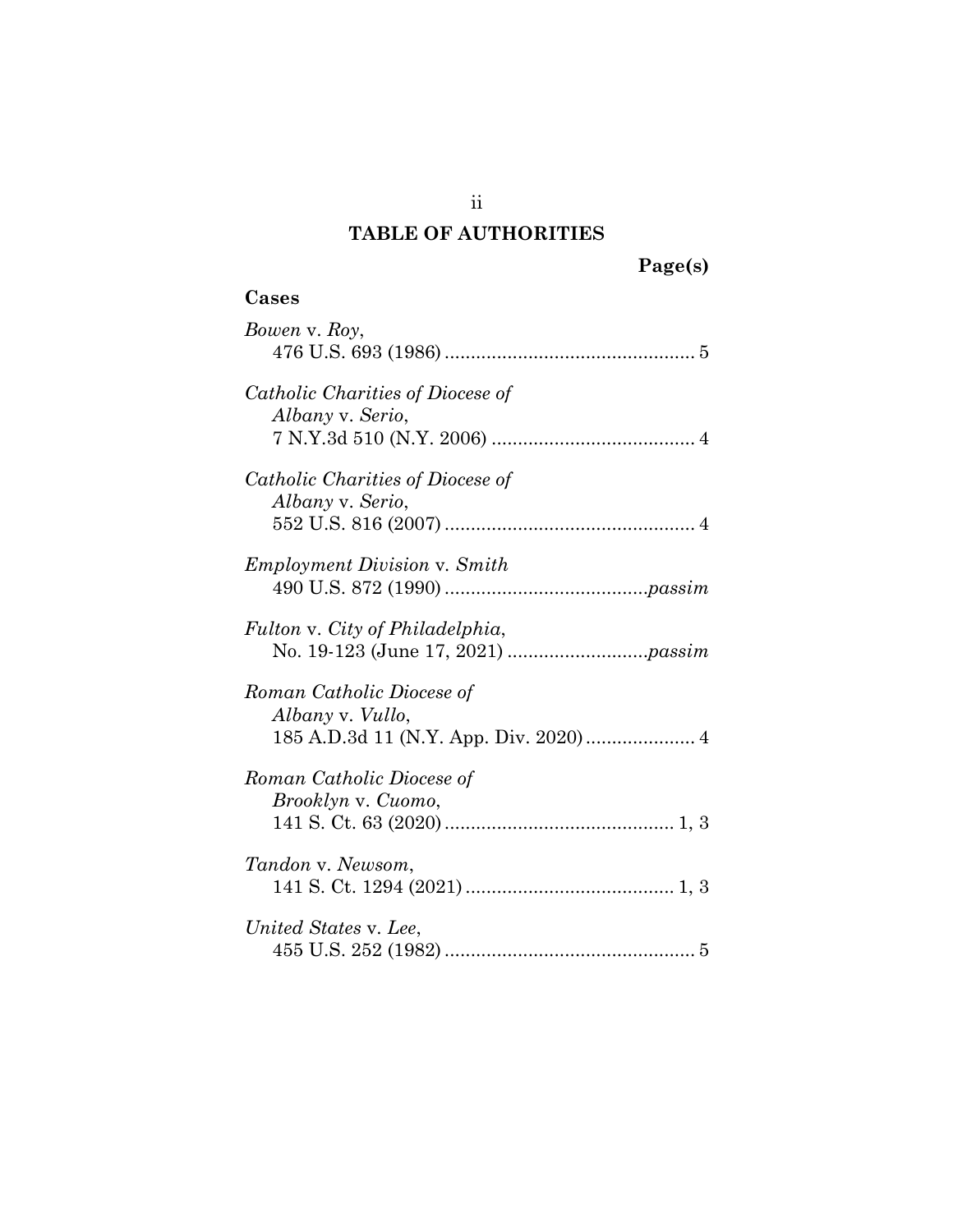*Wisconsin* v. *Yoder*, 406 U.S. 205 (1972)................................................ 5

iii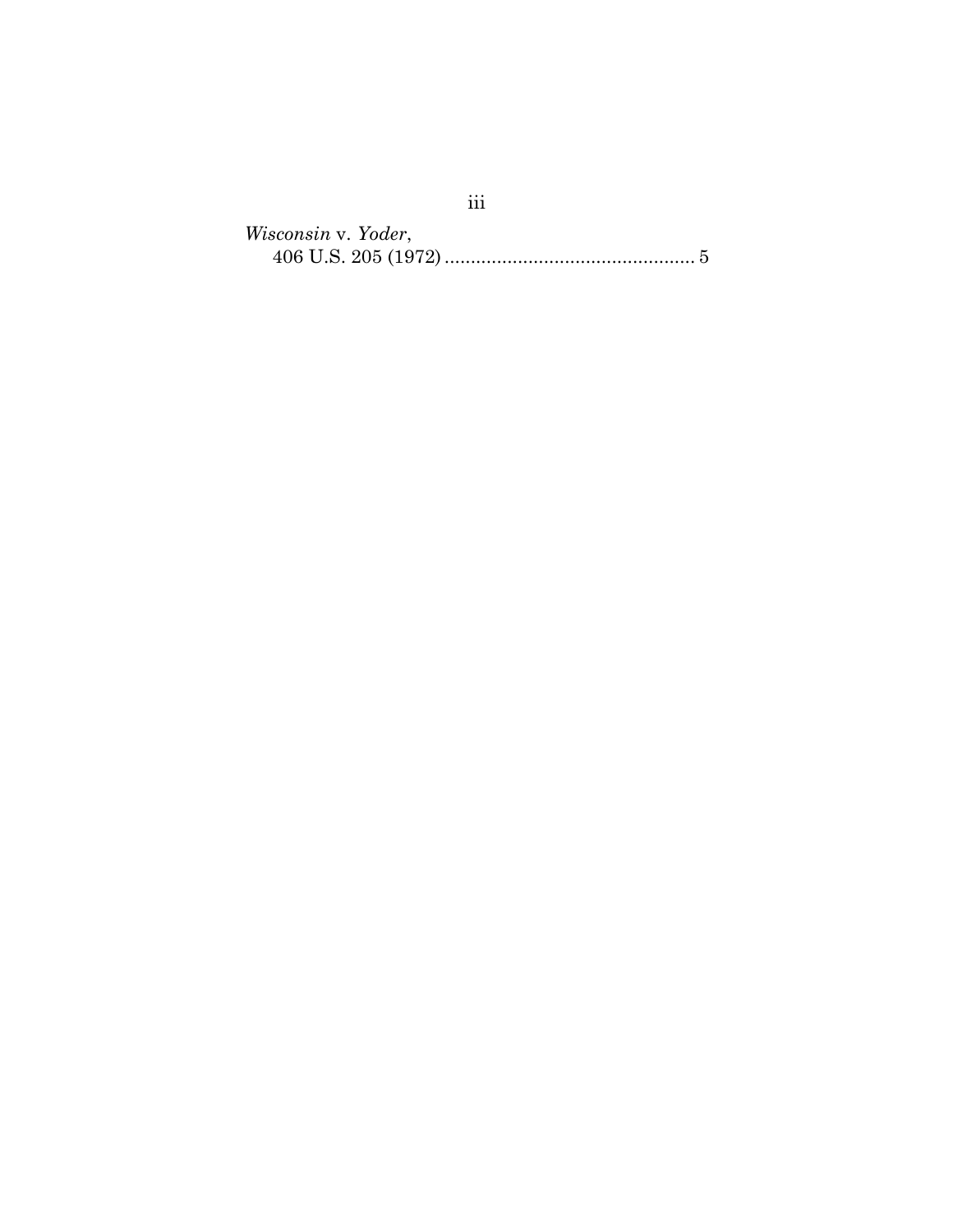#### **SUPPLEMENTAL BRIEF**

Pursuant to Rule 15.8, petitioner submits this supplemental brief to address the relevance of *Fulton* v. *City of Philadelphia*, No. 19-123 (June 17, 2021), *Tandon* v. *Newsom*, 141 S. Ct. 1294 (2021), and *Roman Catholic Diocese of Brooklyn* v. *Cuomo*, 141 S. Ct. 63 (2020). In *Fulton*, the Court ruled that the standard of *Employment Division* v. *Smith* did not apply to Philadelphia's exclusion of a Catholic agency from its foster care system. It concluded that because Philadelphia's "contractual non-discrimination requirement \* \* \* [did] not qualify as generally applicable," "the City's actions [were] therefore examined under the strictest scrutiny regardless of *Smith*." Slip op. at 13. In *Tandon* and *Diocese of Brooklyn*, the Court held that under *Smith*, "government regulations \* \* \* trigger strict scrutiny under the Free Exercise Clause, whenever they treat *any* comparable secular activity more favorably than religious exercise," and the restrictions at issue were thus subject to strict scrutiny regardless of *Smith*. *Tandon*, 141 S. Ct. at 1296 (citing *Diocese of Brooklyn*, 141 S. Ct. at 67-68).

*Fulton*, *Tandon*, and *Diocese of Brooklyn* starkly emphasize the need for the Court to start the process of revisiting *Employment Division* v. *Smith*. While the Court did not need to displace the *Smith* standard to resolve *Fulton*, five Justices agreed that "the textual and structural arguments against *Smith* are more compelling," with three Justices calling for its immediate overruling. *Fulton*, slip op. at 1 (Barrett, J., concurring); *see Fulton*, slip op. at 77 (Alito, J., concurring). And *Tandon*, *Diocese of Brooklyn*, and the host of other emergency docket appeals concerning COVID worship restrictions over the last year show that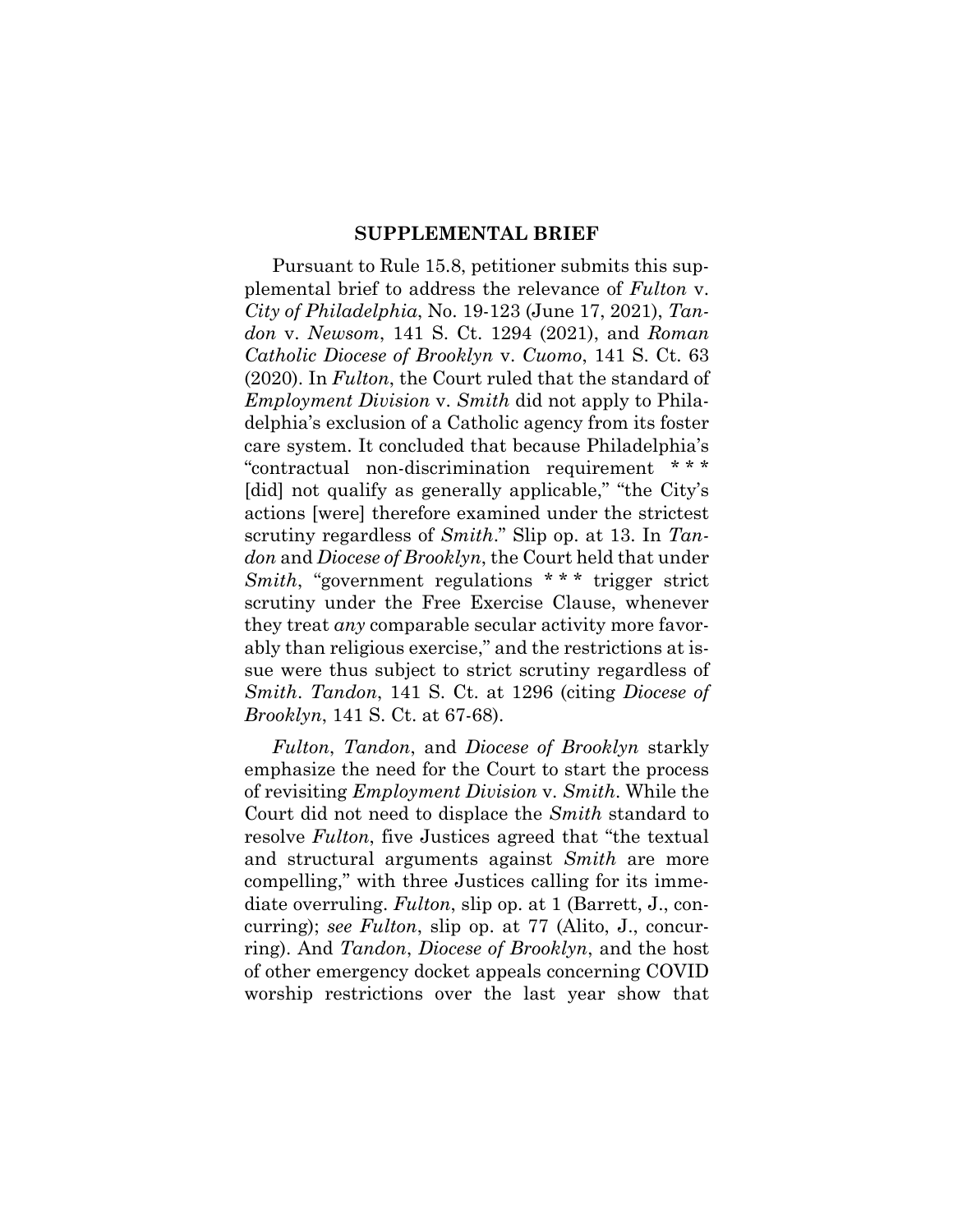*Smith* does not provide a workable rule of decision in most cases.

The petition gives the Court the opportunity to revisit *Smith* without having to address every possible permutation of Free Exercise jurisprudence in the first instance. It cleanly presents the question whether *Smith* should be overruled for a narrow category of Free Exercise Clause claims involving direct, government-imposed burdens on individuals' ability to obtain work without violating their religious beliefs. Thus to decide this case, the Court need determine only whether the Free Exercise Clause—in light of its text, history, and structure—provides protection from neutral and generally applicable laws for individuals like Ricks. Indeed, by embracing text, history, and structure as a guide to deciding Free Exercise claims, the Court need not replace *Smith*'s "categorical" standard with an "equally categorical" standard but instead with a *process* for judges to consider Free Exercise claims as they arise. *Fulton*, slip op. at 1-2 (Barrett, J., concurring). Looking to text, structure, and historical practices and understandings allows courts to decide Free Exercise claims without looking for a magic bullet.

Moreover, because the case arises on a motion to dismiss, the Court would not need to decide what level of scrutiny is required for claimants like Ricks. If at least *some* level of heightened scrutiny is required, the decision would be reversed. Plenary review would thus allow the Court to address the question it found worthy of *certiorari* in *Fulton* but did not reach.

In the alternative, should the Court deem plenary review inadvisable, it should grant the petition, vacate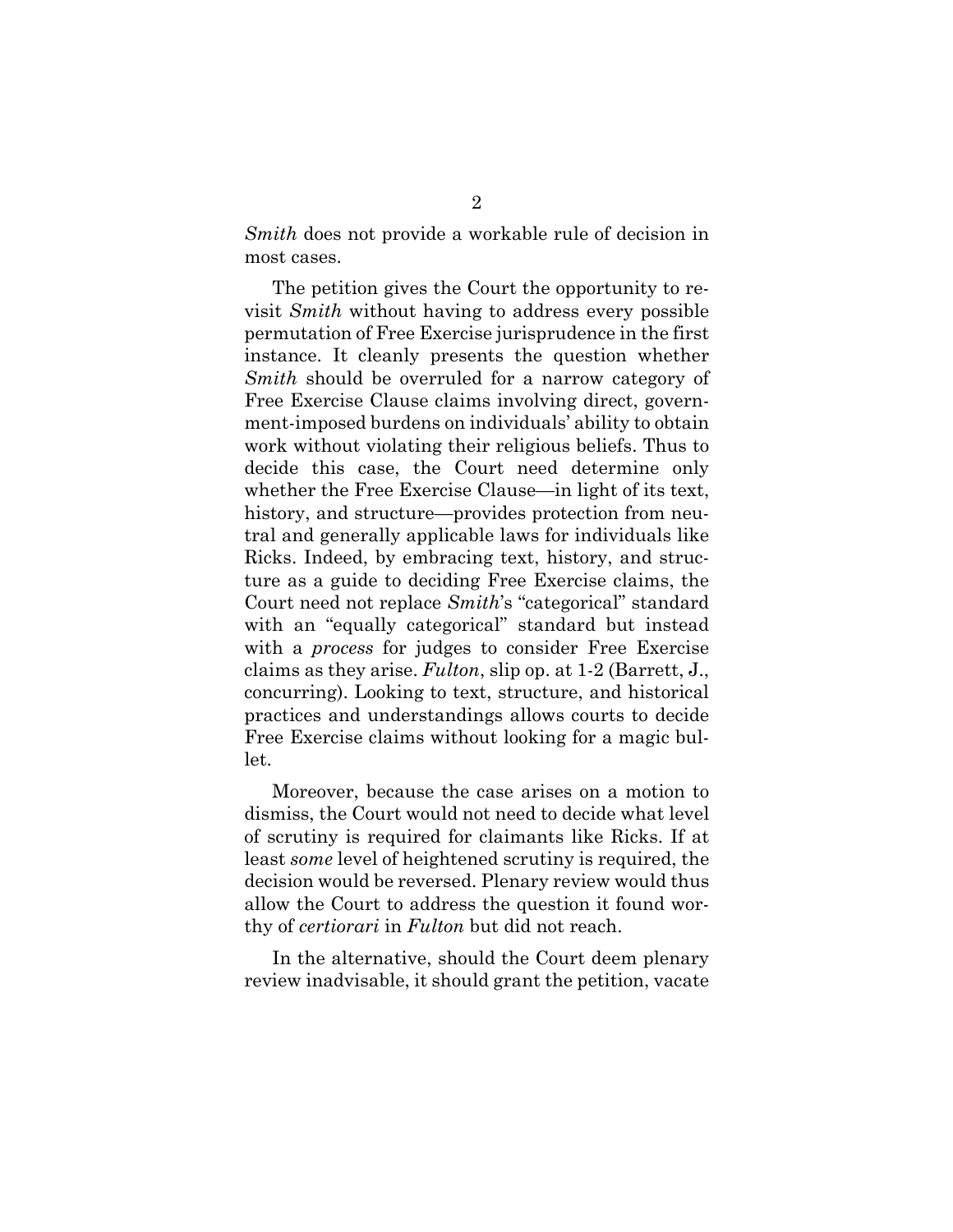the decision below, and remand for reconsideration in light of *Fulton*, *Diocese of Brooklyn*, and *Tandon*.

#### **ARGUMENT**

1. *Fulton* only underscores the need for this Court to revisit *Smith*, and this case presents an ideal vehicle to do so. Idaho law makes it illegal for petitioner George Ricks to work as a contractor unless he violates his religious beliefs by submitting his Social Security number to the State. Pet. 7-9. That requirement burdens Ricks's free exercise of religion by requiring him to choose between his livelihood and his faith. Yet the Idaho courts—citing *Smith*—denied relief, based on nothing more than the fact that would-be contractors with no religious compunctions were also required to submit their numbers.

Results like this explain why this Court considered in *Fulton* whether *Smith* "should be revisited." Pet. i. In *Fulton*, however, the Court ultimately found it unnecessary to decide that question, because Philadelphia's "contractual non-discrimination requirement \* \* \* [did] not qualify as generally applicable" and "the City's actions [were] therefore examined under the strictest scrutiny regardless of *Smith*." Slip op. at 13.

*Fulton* improves the landscape for free exercise claimants by clarifying when *Smith* does not apply. But it doesn't solve the *Smith* problem. *Fulton* makes clear that any "mechanism for granting exceptions renders a policy not generally applicable, regardless whether any exceptions have been given." Slip op. at 10. But, under *Fulton*, it remains the case that a law that is *truly* neutral and generally applicable escapes anything more than rational-basis review under the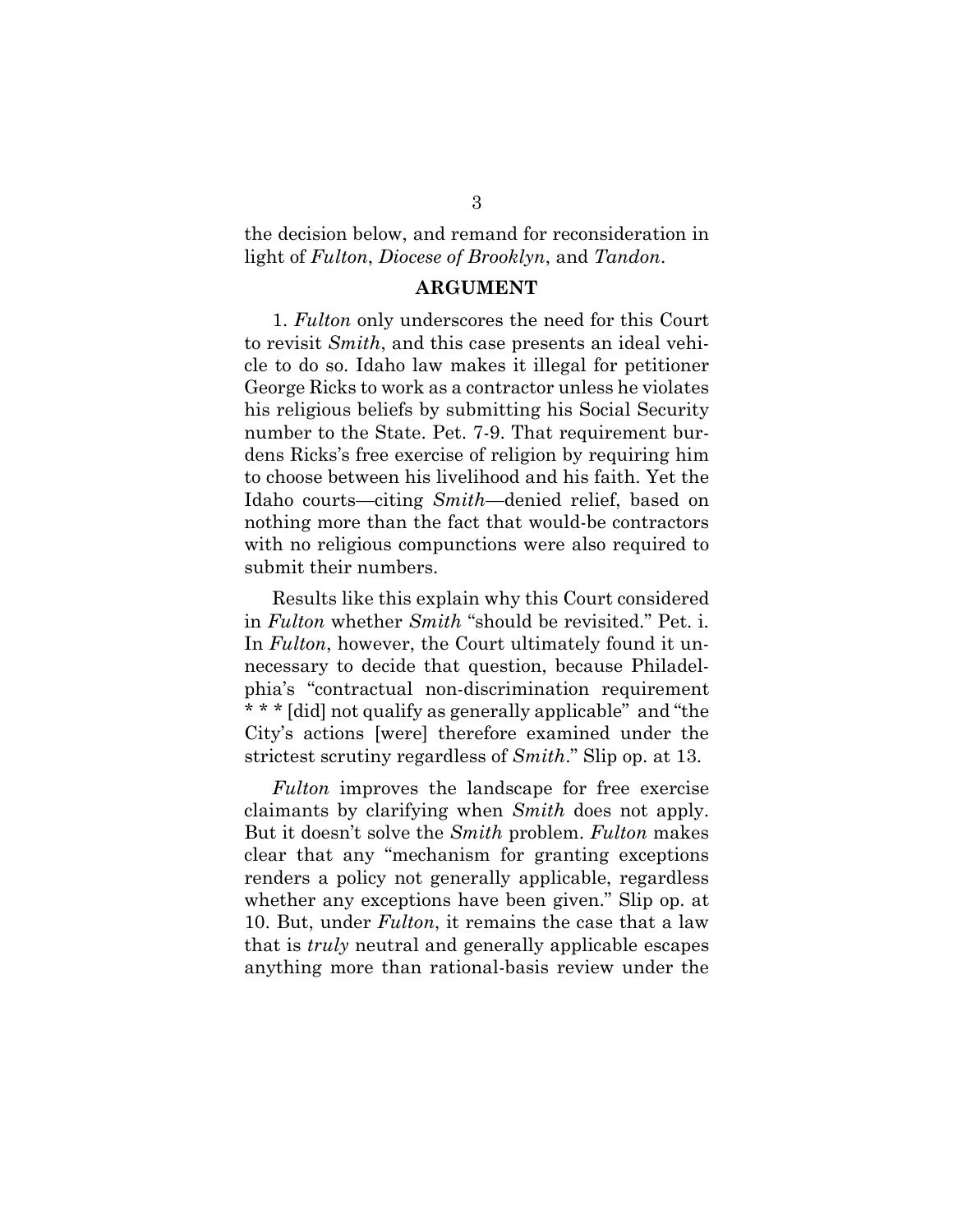First Amendment. Here, for example, the Idaho Supreme Court upheld the law because—on its face there is no exception from its mandate that individuals must provide their Social Security number to register as a general contractor, even though there is an easy workaround to avert the otherwise dire consequences for Ricks. And that is the fundamental problem with *Smith*—the First Amendment by its terms is just as concerned with incidental prohibitions on free exercise as it is with targeted ones. Pet. 15-21.

Unfortunately, governments sometimes are willing simply to bite the bullet and impose broad rules arguably insulated by *Smith* in order to mandate conduct deeply antithetical to traditional religious beliefs. In 2017, for example, New York began requiring that almost all employers pay for their employees to obtain abortions; last year New York courts upheld the requirement against Free Exercise challenge on the ground that it is a neutral law of general applicability. See *Roman Catholic Diocese of Albany* v. *Vullo*, 185 A.D.3d 11 (N.Y. App. Div. 2020), cert pet. docketed, No. 20-1501 (Apr. 27, 2021) (relying on *Catholic Charities of Diocese of Albany* v. *Serio*, 7 N.Y.3d 510, 522 (N.Y. 2006), cert. denied, 552 U.S. 816 (2007)). Because of *Smith*, then, the Catholic Church may soon have to reconsider its millennia-old teaching against abortion, stop providing insurance for its employees (and thereby incur other penalties), or cease carrying out its mission in the Nation's fourth-largest State. It's hard to think of a clearer demonstration of the fact that one of *Smith*'s core premises—that lawmakers "can be expected to be solicitous of" religious freedom—is wrong now, if ever it was right. 490 U.S. 872, 890 (1990).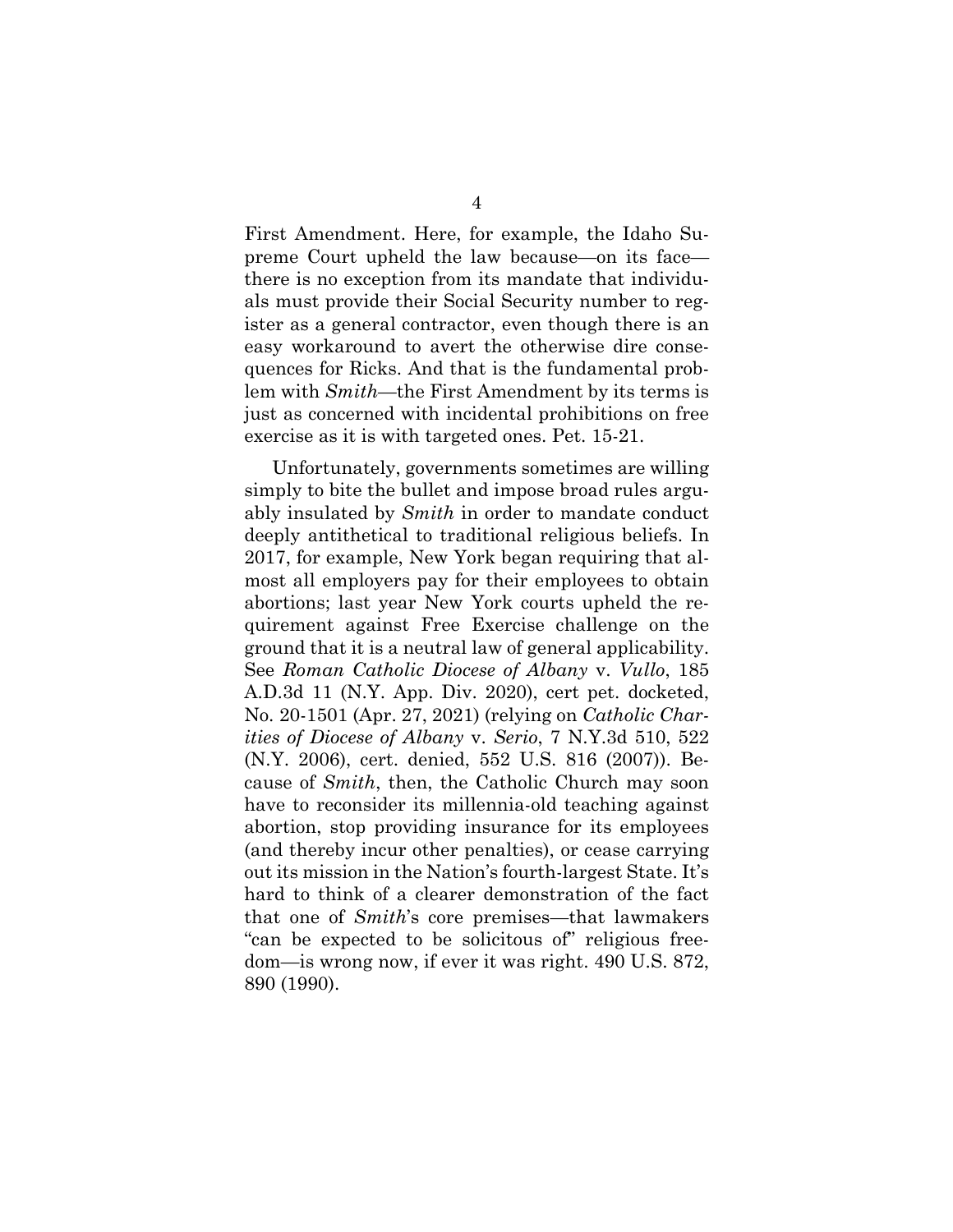2. This case is the ideal vehicle for addressing *Smith*'s continued vitality. As the petition explains, although Idaho law permits applicants for many other licenses to avoid supplying any Social Security number if they lack one, no one can become a registered contractor without submitting their number. Pet. 8-9. The case thus isolates the key question—whether that requirement should trigger something more than rational basis scrutiny by virtue of its direct penalty on a countervailing religious exercise.

Moreover, this case perfectly illustrates the governmental arbitrariness and callousness toward religious liberty fostered by *Smith*. No state "interest[] of the highest order," *Wisconsin* v. *Yoder*, 406 U.S. 205, 215 (1972), requires Ricks to give the State a number it almost certainly already has access to through other means. No identifiable third parties would suffer unless he does. The only reason the State has insisted on crushing Ricks's free exercise is its pursuit of administrative convenience—the very interest rejected in a factually similar case decided just before *Smith*. *Bowen* v. *Roy*, 476 U.S. 693, 726, 730-731 (1986).

Ricks also seeks a very narrow exemption—the right to use a form of identification other than his Social Security number for purposes of obtaining employment. He does not seek an exemption from paying any tax, Social Security or otherwise. Cf. *United States* v. *Lee*, 455 U.S. 252 (1982). And he does not seek to stop the State from using his Social Security number for its own purposes. Cf. *Bowen*, 476 U.S. at 699-701. He seeks only an exemption from the requirement that *he* provide his Social Security number to the State to register as a contractor.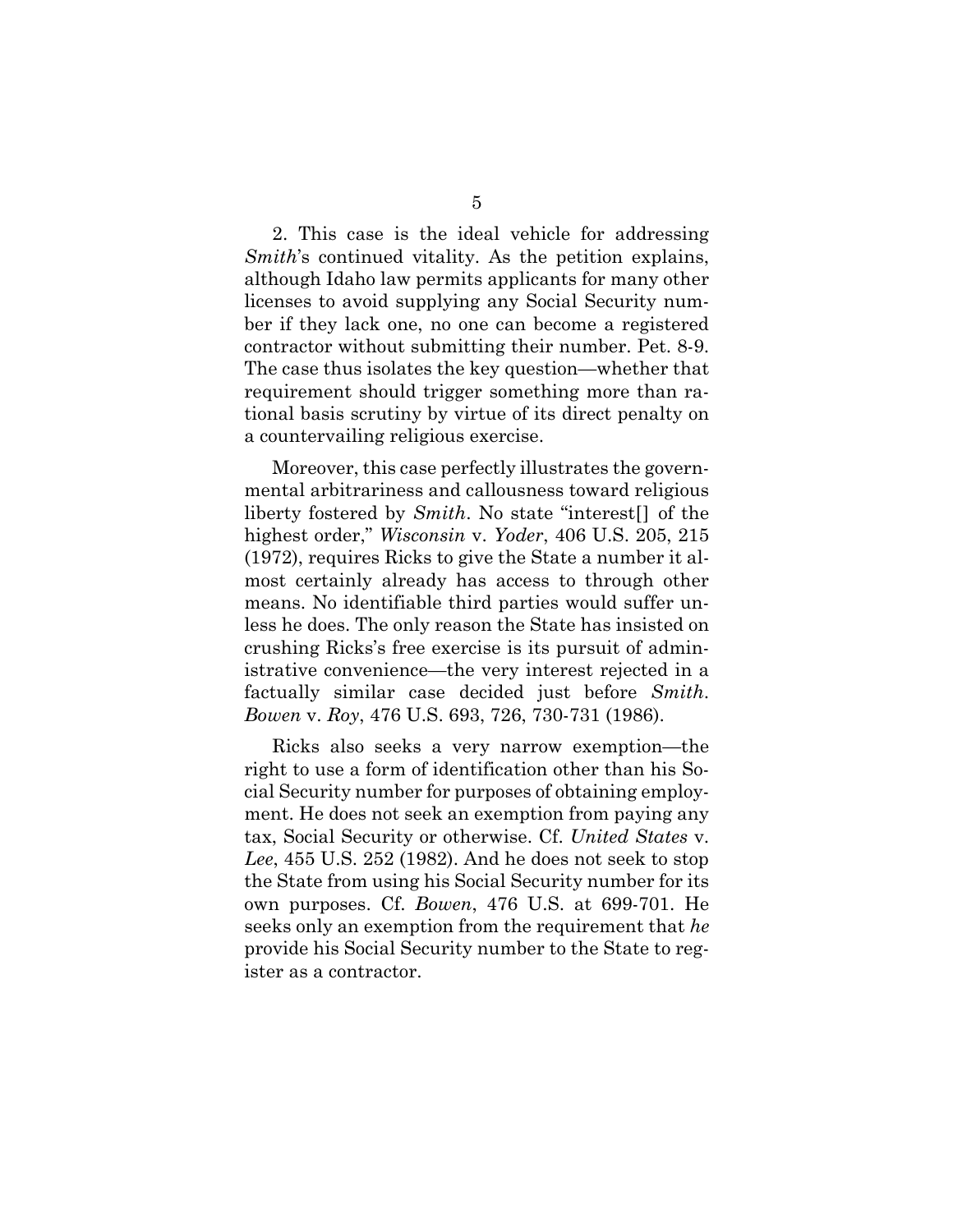Further, this case poses a particularly acute injustice. Ricks has now been prevented from engaging in his chosen profession for seven years, from his early *pro se* efforts to the year-and-a-half this petition has been pending. And what justifies this severe imposition? The simple unwillingness of a state government to provide an easy accommodation if no court will compel it. Whatever the hard questions posed by heightened scrutiny in other cases, it cannot be that the Free Exercise Clause does not protect the simple freedom to exercise a minority religious belief that thwarts no significant government purposes and poses no harm to others. If the Court agrees, it should grant this petition now, rather than trigger an unnecessary multiyear process of remand and second petition.

Finally, plenary review in this appeal would allow the Court to address *Smith*'s continued validity in a controlled fashion. Using the text, history, and structure of the First Amendment as a guide, the Court can decide whether *Smith* is valid with respect to a discrete subset of Free Exercise claims—*individuals* facing *direct burdens* on their ability to work. See, *e.g.*, *Fulton*, slip op. at 2 (Barrett, J., concurring) (contrasting "entities" and "individuals" and "indirect and direct burdens"). And given the posture of this appeal, the Court would not have to decide "[w]hat forms of scrutiny should apply[.]" *Ibid.* But the Court could also decide *Smith*'s validity with respect to a broader set of claims should that appear appropriate. This case is thus a particularly useful vehicle because it would allow the Court to broaden or narrow the scope of decision as the Court deems fit.

3. Alternatively, if the Court does not set the case for plenary review, it should grant the petition, vacate